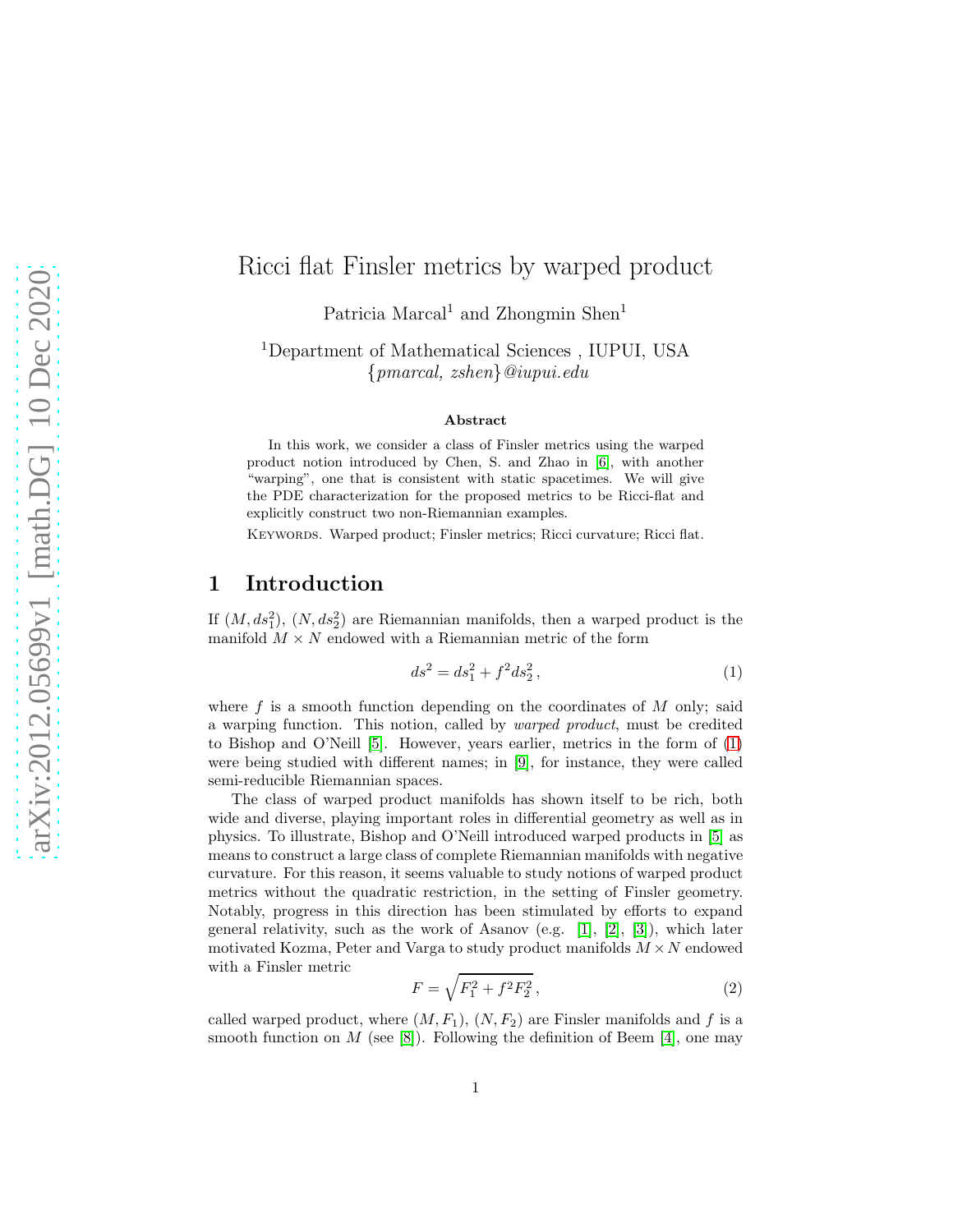take  $L = F^2$  to consider pseudo-Finsler metrics. For example, if  $(M, F_1)$  is a 3-dimensional Finsler manifold and  $(\mathbb{R}, F_2)$  is a Minkowski space, then

<span id="page-1-0"></span>
$$
L = f^2 F_2^2 - F_1^2 \tag{3}
$$

is a Finsler metric with Lorentz signature, and  $(\mathbb{R} \times M, L)$  may be regarded as a Finsler static spacetime. This is the case for [\[11\]](#page-15-8), where Li and Chang studied metrics in the form of [\(3\)](#page-1-0), given on coordinates  $((t, r, \theta, \varphi), (y^t, y^r, y^{\theta}, y^{\varphi}))$  of the tangent bundle by

$$
L = f^2(y^t)^2 - \left[g^2(y^r)^2 + r^2 \overline{F}^2\right],
$$

with  $\overline{F}$  a Finsler metric on coordinates  $(\theta, \varphi, y^{\theta}, y^{\varphi})$  and  $f, g$  functions of r. They suggested the vacuum field equation for Finsler spacetime is equivalent to the vanishing of the Ricci scalar, and obtained a non-Riemannian exact solution similar to the Schwarzschild metric. Their results display viability to the explict construction of Ricci-flat Finsler metrics by warped product.

Recently, Chen, S. and Zhao have considered product manifolds  $\mathbb{R} \times M$  with Finsler metrics arising from warped products in the following way: if  $(M, \alpha^2)$ ,  $(\mathbb{R}, dt^2)$  are Riemannian manifolds, then  $F^2 = dt^2 + f^2(t) \alpha^2$  is a warped product, which may be rewritten as  $F = \alpha \sqrt{\left(\frac{dt}{\alpha}\right)^2 + f^2(t)}$ . Letting  $z = \frac{dt}{\alpha}$ , they defined a class of Finsler metrics by

<span id="page-1-2"></span><span id="page-1-1"></span>
$$
F = \alpha \sqrt{\phi(z, t)},\tag{4}
$$

also called warped product, where  $\phi$  is a suitable function on  $\mathbb{R}^2$ , (see [\[6\]](#page-15-0)).

In the present work, we wish to consider Finsler metrics of similar type as [\(4\)](#page-1-1), with another "warping", one that is consistent with the form of metrics modeling (Riemannian) static spacetimes and simplified by spherical symmetry over spatial coordinates, which emerged from the Schwarzschild metric in isotropic rectangular coordinates  $(t, x^1, x^2, x^3)$ :

$$
ds^{2} = \frac{\left(1 - \frac{m}{4\rho}\right)^{2}}{\left(1 + \frac{m}{4\rho}\right)^{2}}c^{2}dt^{2} - \left(1 + \frac{m}{4\rho}\right)^{4}\left[(dx^{1})^{2} + (dx^{2})^{2} + (dx^{3})^{2}\right],
$$
 (5)

where  $\rho = \sqrt{(x^1)^2 + (x^2)^2 + (x^3)^2}$  (see for example [\[7\]](#page-15-9), p. 93). Letting  $z = \frac{dt}{\alpha}$ and  $\alpha = \sqrt{((dx^1)^2 + (dx^2)^2 + (dx^3)^2)}$ , the Schwarzschild metric [\(5\)](#page-1-2) is written as

$$
ds = \alpha \sqrt{\frac{\left(1 - \frac{m}{4\rho}\right)^2}{\left(1 + \frac{m}{4\rho}\right)^2}} c^2 z^2 - \left(1 + \frac{m}{4\rho}\right)^4.
$$

For  $\mathbb{R}$ ,  $\mathbb{R}^n$  with their Euclidean metrics  $dt^2$ ,  $\alpha^2$  (respectively), define a (positive-definite) Finsler metric on  $\mathbb{R}\times \mathbb{R}^n$  by

$$
F = \alpha \sqrt{\phi(z, \rho)},
$$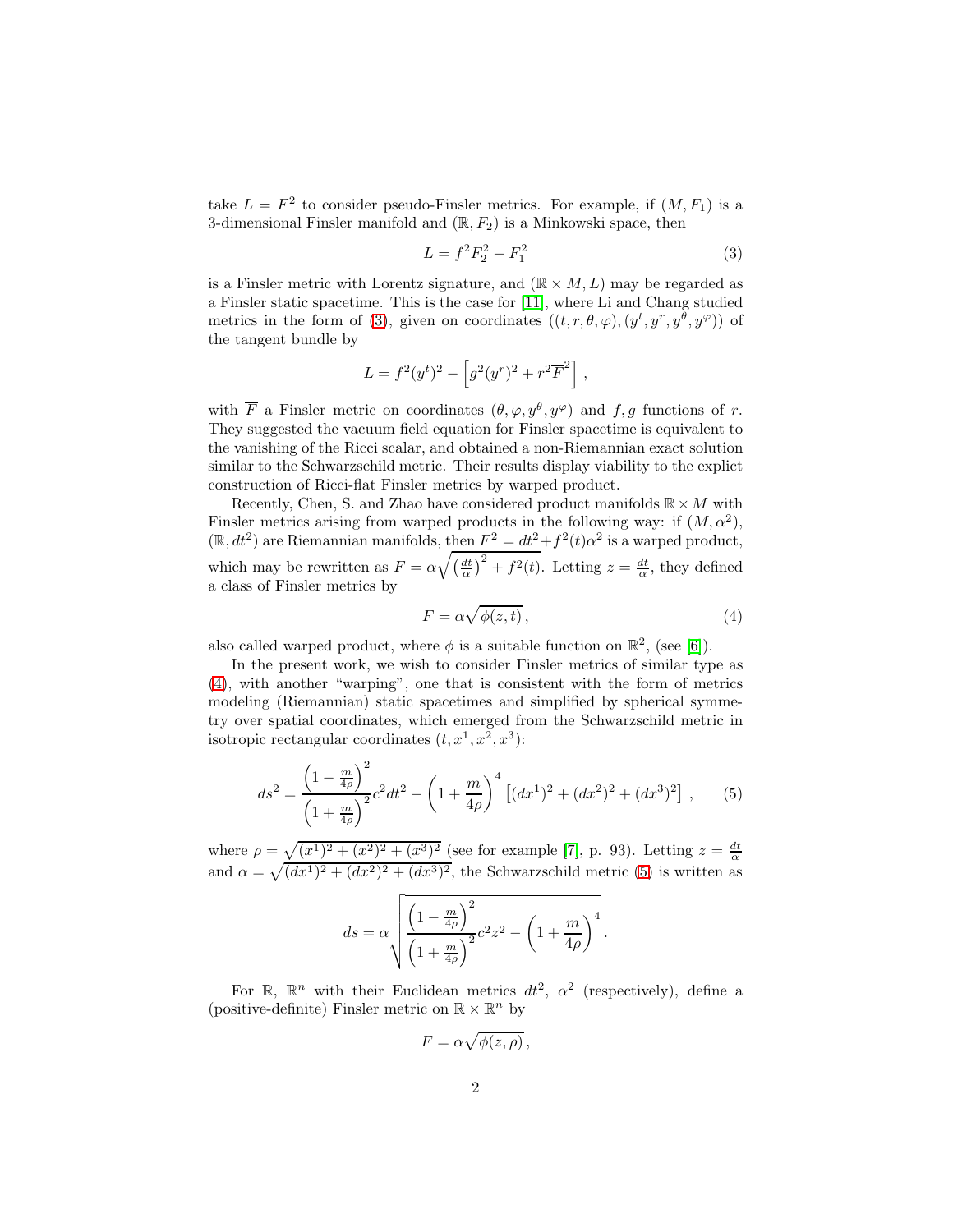where  $z = \frac{dt}{\alpha}$ ,  $\rho = |\overline{x}|$  for  $\overline{x} \in \mathbb{R}^n$ , and  $\phi$  a suitable function on  $\mathbb{R}^2$ . We give the PDE characterization for the proposed metrics to be Ricci-flat:

<span id="page-2-0"></span>**Theorem 1.** For  $n \geq 2$ ,  $F = \alpha \sqrt{\phi(z,\rho)}$  is Ricci-flat if and only if  $P(z,\rho) =$  $Q(z, \rho) = 0$ . Furthermore, the Ricci-flat condition is weaker when  $n = 1$ ; namely,  $P(z, \rho) + \rho^2 Q(z, \rho) = 0$ .

Here P, Q are functions of  $\phi$  and its derivatives, described by equations [\(14\)](#page-3-0).

Next, we construct three examples. The first presents the Riemannian case to corroborate computations, the second are m-th root metrics, and the third consists of Randers norm. For  $n \geq 3$ , the non-Riemannian solutions are:

$$
\phi(z,\rho) = (Az^m + B\rho^{-2m})^{\frac{2}{m}}, \ A, B > 0 \tag{22b}
$$

$$
\phi(z,\rho) = (\sqrt{Az^2 + B\rho^{-4}} + \varepsilon\sqrt{A}z)^2, \ A, B > 0, \ 0 < |\varepsilon| < 1, \ C \in \mathbb{R} \quad (27b)
$$

Whenever possible, we describe solutions with Lorentz signature, for which the 4-dimensional metrics may also be studied as Finsler static spacetimes satisfying the vacuum field equation proposed in [\[11\]](#page-15-8).

### 2 Geometric Quantities

Set  $M = \mathbb{R} \times \mathbb{R}^n$  with coordinates on  $TM$ 

$$
x = (x0, \overline{x}), \overline{x} = (x1, \dots, xn),
$$
  

$$
y = (y0, \overline{y}), \overline{y} = (y1, \dots, yn);
$$

and consider a Finsler metric

$$
F = \alpha \sqrt{\phi(z, \rho)},\tag{6}
$$

where  $\alpha = |\overline{y}|, z = \frac{y^0}{|\overline{y}|}$  $\frac{y^*}{|\overline{y}|}$  and  $\rho = |\overline{x}|$ . Throughout our work, the following convention for indices is adopted: A, B, ... range from 0 to  $n$ ; i, j, ... range from 1 to  $n$ .

This construction is the same as [\[6\]](#page-15-0) but for the "warping". Consequently, any calculations involving F and its derivatives of any degree with respect to  $y^A$ only will be similar in form to the calculations in [\[6\]](#page-15-0), e.g. the fundamental form. The effects of the warping only appear when derivatives of F with respect to  $x^A$ are involved, e.g. spray coefficients. So the Hessian matrix,  $g_{AB} = \frac{1}{2} [F^2]_{y^A y^B}$ , is

$$
(g_{AB}) = \left(\begin{array}{c|c}\n\frac{1}{2}\phi_{zz} & \frac{1}{2}\Omega_z \frac{y^j}{\alpha} \\
\frac{1}{2}\Omega_z \frac{y^i}{\alpha} & \frac{1}{2}\Omega \delta_{ij} - \frac{1}{2}z\Omega_z \frac{y^i y^j}{\alpha^2}\n\end{array}\right),
$$
\n(7)

where

$$
\Omega := 2\phi - z\phi_z \,,\tag{8}
$$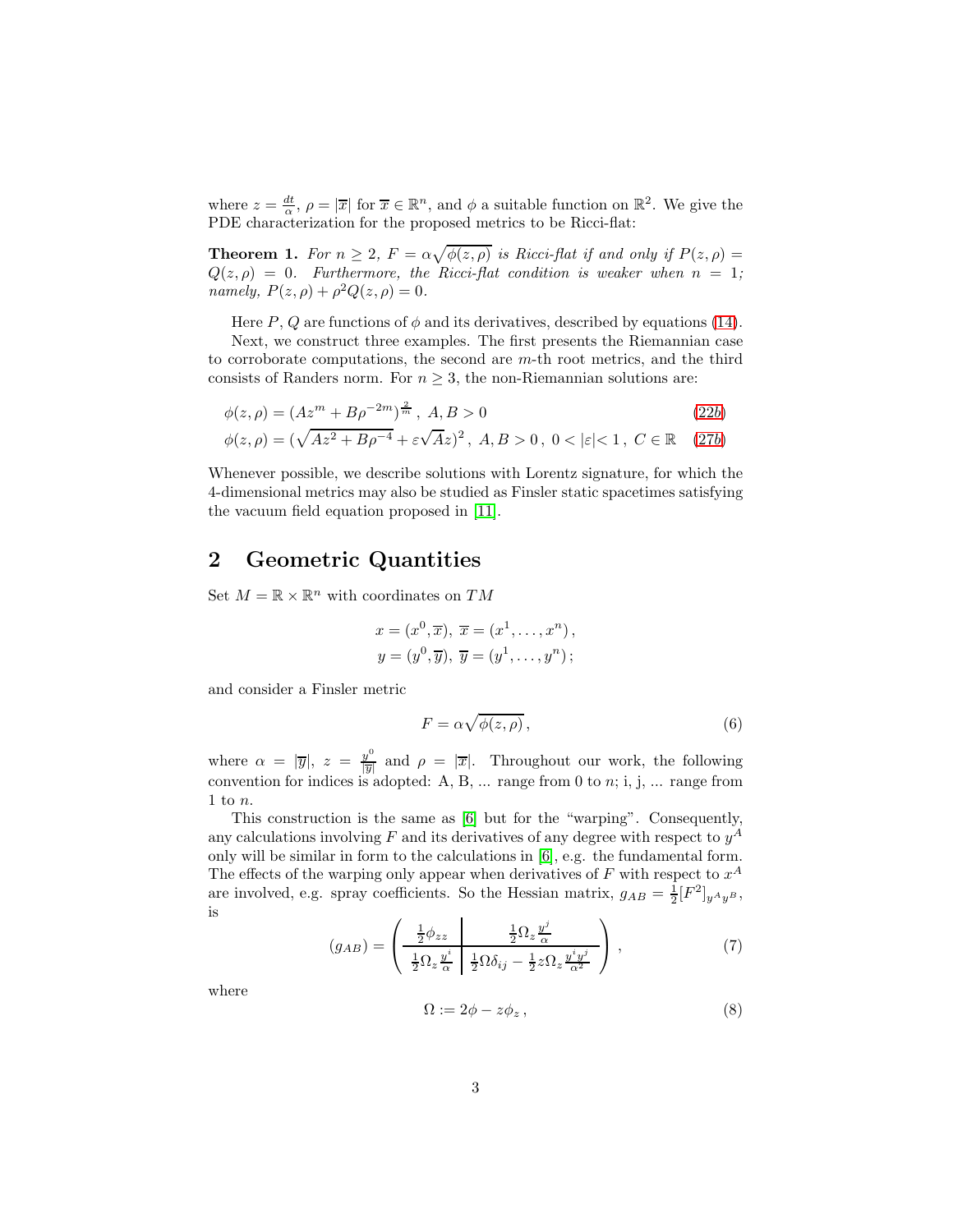and the same argument as  $[6]$  to verify non-degeneracy of  $F$  applies. It actually simplifies, because  $\alpha$  is the Euclidean metric here. Thus,

$$
\det(g_{AB}) = \frac{1}{2^{n+1}} \Omega^{n-1} \Lambda \,,
$$

where

$$
\Lambda := \phi_{zz}(\Omega - z\Omega_z) - \Omega_z^2 = 2\phi\phi_{zz} - \phi_z^2, \qquad (9)
$$

and:

**Proposition 2** (Prop.4.1, [\[6\]](#page-15-0)).  $F = \alpha \sqrt{\phi(z,\rho)}$  is strongly convex if and only if  $\Omega, \Lambda > 0.$ 

Moreover, letting  $L = \alpha^2 \phi(z, \rho)$ , one has a metric with Lorentz signature  $(+,-,\ldots,-)$  if  $\Omega, \Lambda < 0$ , or  $(-, +,\ldots,+)$  if  $\Omega > 0$  and  $\Lambda < 0$ .

Henceforth, assume  $F$  is non-degenerate. In this case, the inverse of  $(g_{AB})$ is

$$
(g^{AB}) = \left(\begin{array}{c|c}\n\frac{2}{\Lambda}(\Omega - z\Omega_z) & -\frac{2}{\Lambda}\Omega_z \frac{y^j}{\alpha} \\
-\frac{2}{\Lambda}\Omega_z \frac{y^i}{\alpha} & \frac{2}{\Omega}\delta^{ij} + \frac{2\phi_z \Omega_z}{\Omega\Lambda} \frac{y^i y^j}{\alpha^2}\n\end{array}\right).
$$
\n(10)

The spray coefficients  $G^C = \frac{1}{4} g^{CA} ([F^2]_{y^A x^B} y^B - [F^2]_{x^A})$  are:

$$
G^{0} = (U + zV)(x^{m}y^{m})\alpha, \qquad (11a)
$$

$$
G^i = (V + W)y^i(x^m y^m) - Wx^i \alpha^2, \qquad (11b)
$$

where

$$
U := \frac{1}{2\rho\Lambda} (2\phi\phi_{z\rho} - \phi_z\phi_\rho) , \qquad (12a)
$$

<span id="page-3-0"></span>
$$
V := \frac{1}{2\rho\Lambda} (\phi_{\rho}\phi_{zz} - \phi_z\phi_{z\rho}), \qquad (12b)
$$

$$
W := \frac{1}{2\rho\Omega} \phi_{\rho} \,. \tag{12c}
$$

The flag curvature tensor by Berwald's formula

$$
K_B^C = 2[G^C]_{x^B} - [G^C]_{x^Ay^B}y^A + 2G^A[G^C]_{y^Ay^B} - [G^C]_{y^A}[G^A]_{y^B}
$$

gives

$$
K_0^0 = \left[\rho^2 (U + zV)W_z - (2\rho^2 W + 1)(U_z + V + zV_z)\right] \alpha^2
$$
  
+ 
$$
\left[2(V + W)(U_z + V + zV_z) - (V_z + W_z)(U + zV) + 2U(U_{zz} + 2V_z + zV_{zz}) - \frac{1}{\rho}(U_{z\rho} + V_{\rho} + zV_{z\rho})\right]
$$
(13a)  
- 
$$
(U_z + V + zV_z)^2 - (U - zU_z - z^2V_z)V_z\right](x^m y^m)^2
$$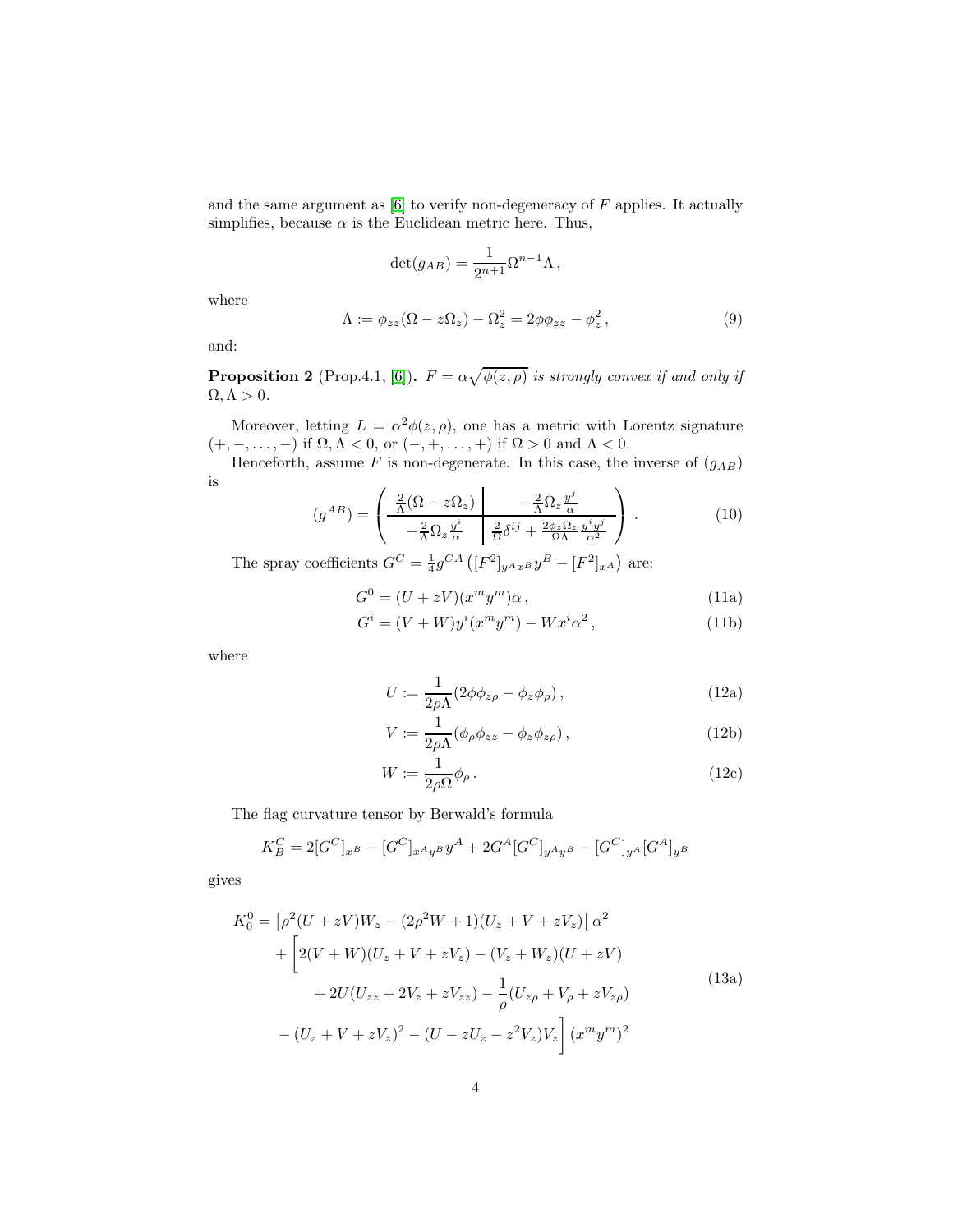$$
K_{j}^{i} = -[2W + (2\rho^{2}W + 1)(V + W)] \alpha^{2} \delta_{j}^{i}
$$
  
+ 
$$
\left[ (V + W)^{2} + 2U(V_{z} + W_{z}) - \frac{1}{\rho}(V_{\rho} + W_{\rho}) \right] (x^{m}y^{m})^{2} \delta_{j}^{i}
$$
  
+ 
$$
\left[ 2W(2W - zW_{z}) + W_{z}(U - zW) - \frac{2}{\rho}W_{\rho} \right] \alpha^{2}x^{i}x^{j} + [(V + W)
$$
  
+ 
$$
z(V_{z} + W_{z})(2\rho^{2}W + 1) + (\rho^{2}(V + W) + 1)(2W - zW_{z})] y^{i}y^{j}
$$
  
- 
$$
\left[ 2zU(V_{zz} + W_{zz}) + (3U - zU_{z} - zV + 5zW)(V_{z} + W_{z}) - \frac{z}{\rho}(V_{z\rho} + W_{z\rho}) \right] (x^{m}y^{m})^{2} \frac{y^{i}y^{j}}{\alpha^{2}}
$$
  
+ 
$$
\left[ -(2W - zW_{z})^{2} - 2U(W_{z} - zW_{zz}) + \frac{1}{\rho}(2W_{\rho} - zW_{z\rho}) + W_{z}(U - zU_{z} + z^{2}W_{z}) \right] (x^{m}y^{m})x^{i}y^{j}
$$
  
+ 
$$
\left[ -(V + W)^{2} + (V_{z} + W_{z})(U + 3zW) + \frac{1}{\rho}(V_{\rho} + W_{\rho}) \right] (x^{m}y^{m})x^{i}y^{j}
$$
  
+ 
$$
\left[ -(V + W)^{2} + (V_{z} + W_{z})(U - 3zW) + \frac{1}{\rho}(V_{\rho} + W_{\rho}) \right] (x^{m}y^{m})x^{j}y^{i}
$$
  
+ 
$$
\left[ z(U + zV)(V_{z} + W_{z}) - 2zU(U_{zz} + 2V_{z} + zV_{zz}) + (U - zU_{z} - z^{2}V_{z})(5W - U_{z}) - \frac{1}{\rho}(U_{\rho} - zU_{z\rho} - z^{2}V_{z\rho}) \right] (x^{m}y^{m})\frac{y^{j}}{\alpha^{2}} (13\alpha)
$$
  
+ <math display="</math>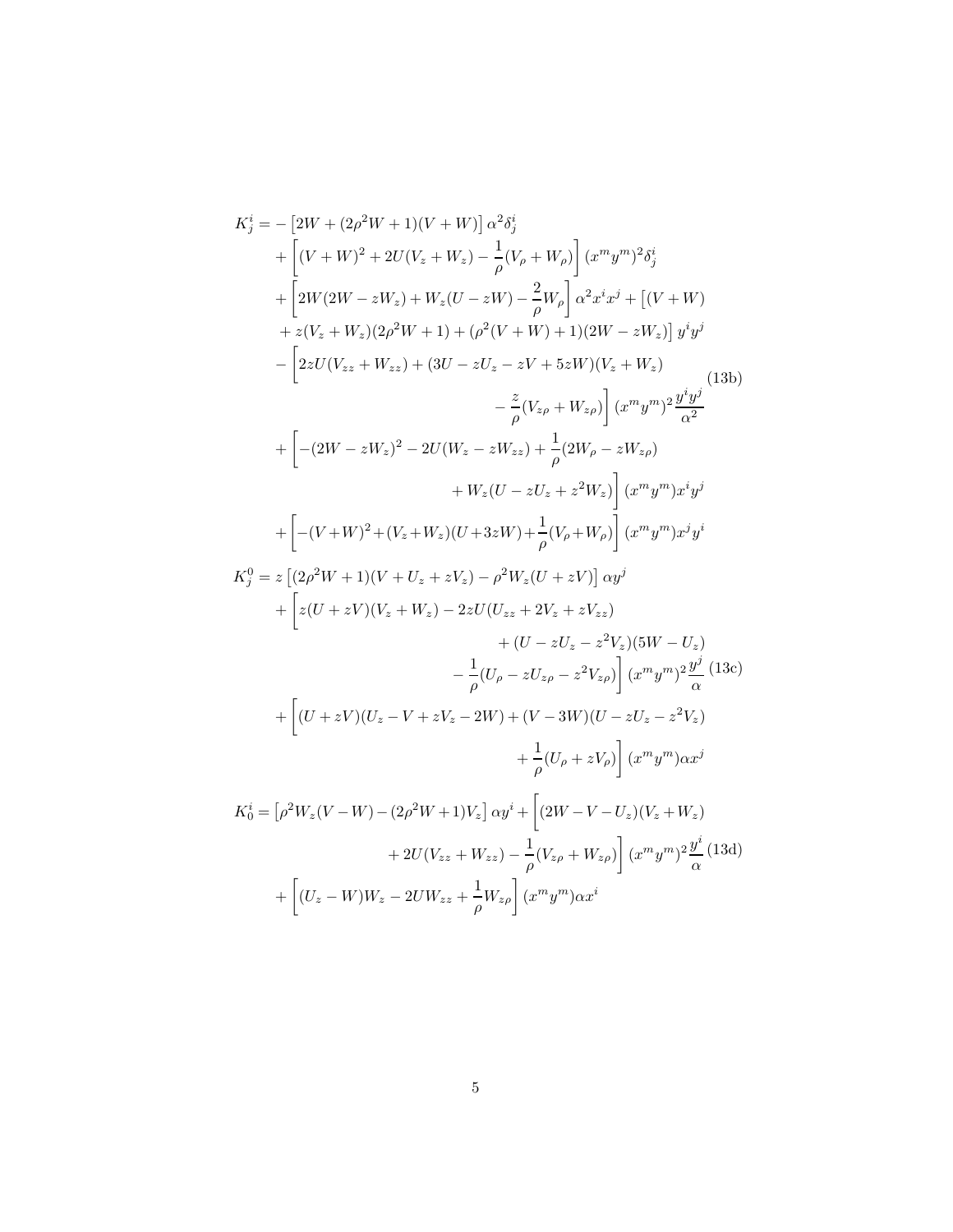After simplification, the Ricci curvature is:

$$
Ric = \sum K_A^A
$$
  
=  $[-(2\rho^2 W + 1)(U_z + nV + (n-3)W) - 2(nW + \rho^2 W_z(U - zW))]\alpha^2$   
+  $\left[2U(U_{zz} + nV_z + (n-2)W_z) - \frac{1}{\rho}(U_{z\rho} + nV_{\rho} + (n-3)W_{\rho}) + nV(V + 2W) + W((n-5)W + 2zW_z) + U_z(2W - U_z)\right](x^m y^m)^2$ 

Let the Ricci curvature components be

$$
P(z,\rho) := -(2\rho^2 W + 1)(U_z + nV + (n-3)W) - 2(nW + \rho^2 W_z(U - zW))
$$
\n(14a)

$$
Q(z,\rho) := 2U(U_{zz} + nV_z + (n-2)W_z) - \frac{1}{\rho}(U_{z\rho} + nV_\rho + (n-3)W_\rho) + nV(V + 2W) + W((n-5)W + 2zW_z) + U_z(2W - U_z)
$$
(14b)

So

$$
Ric = P\left(\frac{y^{0}}{|\overline{y}|}, |\overline{x}|\right) \langle \overline{y}, \overline{y} \rangle + Q\left(\frac{y^{0}}{|\overline{y}|}, |\overline{x}|\right) \langle \overline{x}, \overline{y} \rangle^{2}
$$

$$
= \left\langle P\left(\frac{y^{0}}{|\overline{y}|}, |\overline{x}|\right) \overline{y} + Q\left(\frac{y^{0}}{|\overline{y}|}, |\overline{x}|\right) \langle \overline{x}, \overline{y} \rangle \overline{x}, \overline{y} \right\rangle
$$
(15)

**Proof of Theorem [1.](#page-2-0)** Suppose Ric = 0. Let  $e_i$  denote the *n*-dimensional vector with 1 in the *i*<sup>th</sup> entry and zeros elsewhere. Take  $\overline{y} = e_i$  and  $\overline{x} = \rho e_j$  for  $\rho \geq 0$ . By equation [\(15\)](#page-3-0),

$$
P(y^{0}, \rho) + Q(y^{0}, \rho) \rho^{2} \delta^{ij} = 0, \forall i, j.
$$

For  $n \ge 2$ , pick  $i \ne j$  to get  $P(y^0, \rho) = 0$ . Now set  $i = j$  to conclude  $Q(y^0, \rho) = 0$ for  $\rho \neq 0$ . Finally,  $Q(y^0, 0) = 0$  by continuity. The remaining assertions are clear.  $\Box$ 

The above proof suggests metrics F that are singular on  $(x^0,0)$  or metrics  $F$  defined on  $\mathbb{R}\times \mathbb{R}^n\setminus \{0\}$  should also be considered. This becomes evident on the examples bellow.

### 3 Examples

**Example 1** (Riemannian metrics). Suppose  $\phi(z, \rho) = e^{f(\rho)} z^2 + e^{g(\rho)}$ .

 $So \Omega = 2e^g$ ,  $\Lambda = 4e^{f+g}$  and  $F = \alpha\sqrt{\phi}$  gives a positive-definite Riemannian metric.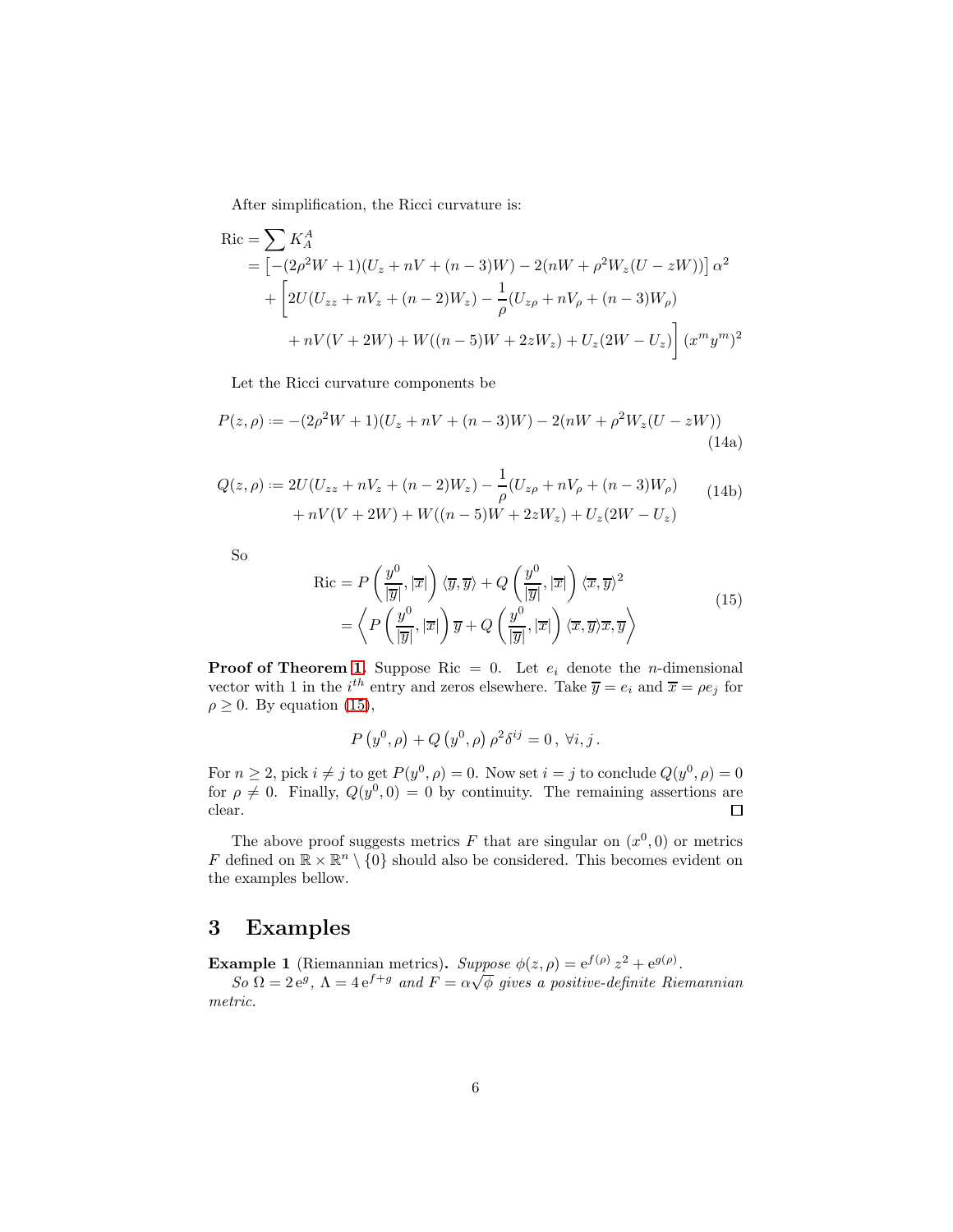The Ricci curvature components are:

$$
P = -\frac{1}{4\rho} \left[ p_2 e^{f-g} z^2 + p_0 \right]
$$
  

$$
Q = -\frac{1}{4\rho^3} q_0
$$

where

$$
p_2 = 2\rho f'' + \rho (f')^2 + (n-2)\rho f'g' + 2(n-1)f'
$$
  
\n
$$
p_0 = 2\rho g'' + (n-2)\rho (g')^2 + \rho f'g' + 2f' + 2(2n-3)g'
$$
  
\n
$$
q_0 = 2\rho f'' + 2(n-2)\rho g'' + \rho (f')^2 - 2\rho f'g' - (n-2)\rho (g')^2 - 2f' - 2(n-2)g'
$$

By independence of z and  $\rho$ , the Ricci-flat equations for  $n \geq 2$  become  $p_2 =$  $p_0 = q_0 = 0$ . Taking  $q_0 - p_2 + np_0 = 0$  yields:

<span id="page-6-0"></span>
$$
4(n-1)\rho g'' + (n-2)(n-1)\rho (g')^{2} + 4(n-1)^{2}g' = 0
$$

For  $n > 3$ :

$$
4\rho g'' + (n-2)\rho(g')^{2} + 4(n-1)g' = 0
$$
\n(16)

If  $g' = 0$ , then [\(16\)](#page-6-0) is trivially satisfied. So  $g(\rho) = \overline{B}$  constant is a solution. Otherwise, [\(16\)](#page-6-0) is a Bernoulli differential equation in  $g'$ , which can be transformed to a linear ODE by letting  $u := (g')^{-1}$ . The equation reduces to:

$$
4\rho u' - (n-2)\rho - 4(n-1)u = 0
$$

Its solution gives  $g(\rho) = \ln(B|\rho^{2-n} + C|^{\frac{4}{n-2}})$ , for  $B, C \in \mathbb{R}$  constants with  $B > 0$ .

To find f, substitute g in  $p_0 = 0$ . When  $g(\rho) = \overline{B}$ ,  $f' = 0$  and f is constant also, say  $f(\rho) = \overline{A}$ . For  $g(\rho) = \ln(B|\rho^{2-n} + C|^{\frac{4}{n-2}})$ , equation  $p_0 = 0$  gives:

$$
f' = \frac{4(n-2)C\rho^{1-n}}{(C-\rho^{2-n})(C+\rho^{2-n})}
$$

So  $f(\rho) = \ln \left[ A \left( \frac{C - \rho^{2-n}}{C + \rho^{2-n}} \right) \right]$  $C+\rho^{2-n}$  $\setminus^2$ , for some constant  $A > 0$ . Therefore, when  $n \geq 3$ , solutions are:

$$
\phi(z,\rho) = Az^2 + B \,,\ A, B > 0 \tag{17a}
$$

$$
\phi(z,\rho) = A \left( \frac{C - \rho^{2-n}}{C + \rho^{2-n}} \right)^2 z^2 + B|\rho^{2-n} + C|^{\frac{4}{n-2}}, \ A, B > 0, \ C \in \mathbb{R} \tag{17b}
$$

For  $n = 2$ , equation [\(16\)](#page-6-0) still holds, but it is already linear:

$$
\rho g'' + g' = 0
$$

So  $g(\rho) = \ln(B|\rho|^C)$ , for  $B, C \in \mathbb{R}$  constants with  $B > 0$ . Substitute g in  $p_0 = 0$ to get:

$$
(C+2)f'=0
$$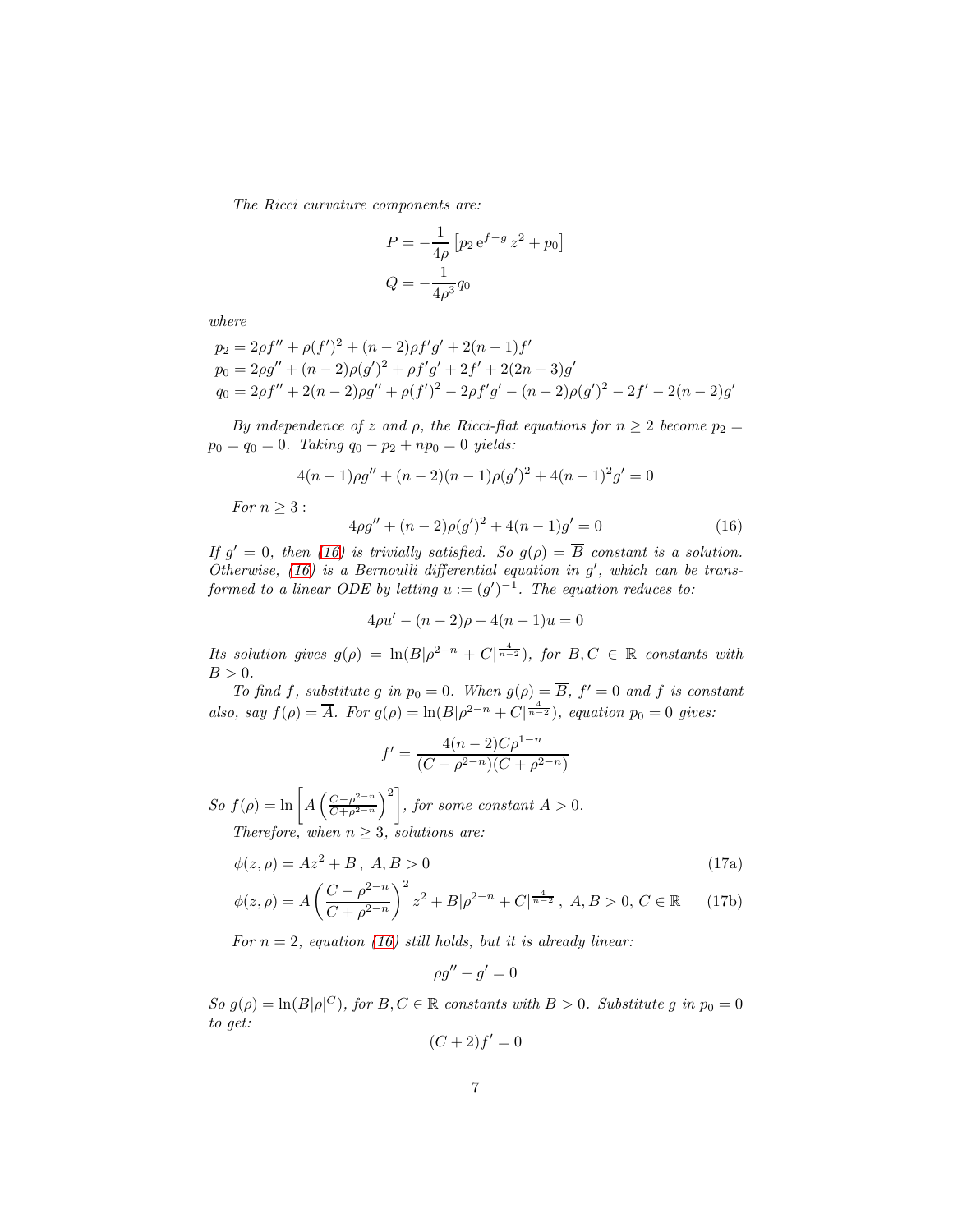If  $C \neq -2$ , then  $f' = 0$ . So  $f(\rho) = \overline{A}$ . When  $C = -2$ , equation  $p_2 = 0$  yields:

$$
2\rho f'' + \rho (f')^2 + 2f' = 0
$$

If  $f' = 0$ , the above equation is trivially satisfied and then  $f(\rho) = \overline{A}$ . Else, it is a Bernoulli equation in f'. As before, let  $u := (f')^{-1}$  to get a linear ODE:

$$
2\rho u' - \rho - 2u = 0
$$

It gives  $f(\rho) = \ln(A_1 + A_2 \ln|\rho|)^2$ , for real constants  $A_1, A_2$ . Thus, for  $n = 2$ , solutions are:

$$
\phi(z,\rho) = Az^2 + B|\rho|^C, \ A, B > 0, C \in \mathbb{R} \setminus \{-2\}
$$
 (18a)

$$
\phi(z,\rho) = (A_1 + A_2 \ln|\rho|)^2 z^2 + B\rho^{-2}, \ A_1, A_2 \in \mathbb{R}, \ B > 0 \tag{18b}
$$

For  $n = 1$ , the Ricci-flat condition gives  $p_2 = p_0 + q_0 = 0$ , by independence of z and  $\rho$ . This gives:

$$
2f'' + (f')^2 - f'g' = 0
$$

So either  $f(\rho) = \overline{A}$  and g is an arbitrary smooth function of  $\rho$ , or  $g = \ln(f')^2 +$  $f + B$  for any smooth function f of  $\rho$ .

Hence, solutions for  $n = 1$  are:

$$
\phi(z,\rho) = Az^2 + e^{g(\rho)}, \ A > 0, \ g \in C^{\infty}
$$
 (19a)

$$
\phi(z,\rho) = e^{f(\rho)} (z^2 + B[f'(\rho)]^2), \ f \in C^{\infty}, B > 0
$$
 (19b)

Finally, if  $\phi(z,\rho) = e^{f(\rho)}z^2 - e^{g(\rho)}$ , then  $\Omega = -2e^g$  and  $\Lambda = -4e^{f+g}$ . So the associated metric  $L = \alpha^2 \phi$  has Lorentz signature  $(+, -, ..., -)$ . In this case, the Ricci curvature components are:

$$
P = \frac{1}{4\rho} \left[ p_2 e^{f - g} z^2 - p_0 \right]
$$
  

$$
Q = -\frac{1}{4\rho^3} q_0
$$

where  $p_2$ ,  $p_0$  and  $q_0$  are as before. Thus, by independence of z and  $\rho$ , the Ricciflat equations reduce to the same system as the positive-definite case.

**Example 2** (m<sup>th</sup>-root metrics). If  $\phi(z,\rho) = (e^{f(\rho)} z^m + e^{g(\rho)})^{\frac{2}{m}}$  for an even integer  $m > 2$ , then  $\Omega = \frac{2e^g}{(e^f z^m + e^g)^{1-\frac{2}{m}}}$  and  $\Lambda = \frac{4(m-1)e^{f+g} z^{m-2}}{(e^f z^m + e^g)^{2(1-\frac{2}{m})}}$  $\frac{4(m-1)e^{f+g}z^{m-2}}{(e^f z^m+e^g)^{2(1-\frac{2}{m})}}$ . So  $F=\alpha\sqrt{\phi}$ is a positive-definite  $m^{th}$ -root metric.

The Ricci curvature components are:

$$
P = -\frac{1}{2m^2(m-1)\rho} \left[ p_{2m} e^{2(f-g)} z^{2m} + p_m e^{f-g} z^m + p_0 \right]
$$
  

$$
Q = \frac{1}{4m^2(m-1)^2 \rho^3} \left[ q_{2m} e^{2(f-g)} z^{2m} - q_m e^{f-g} z^m - q_0 \right]
$$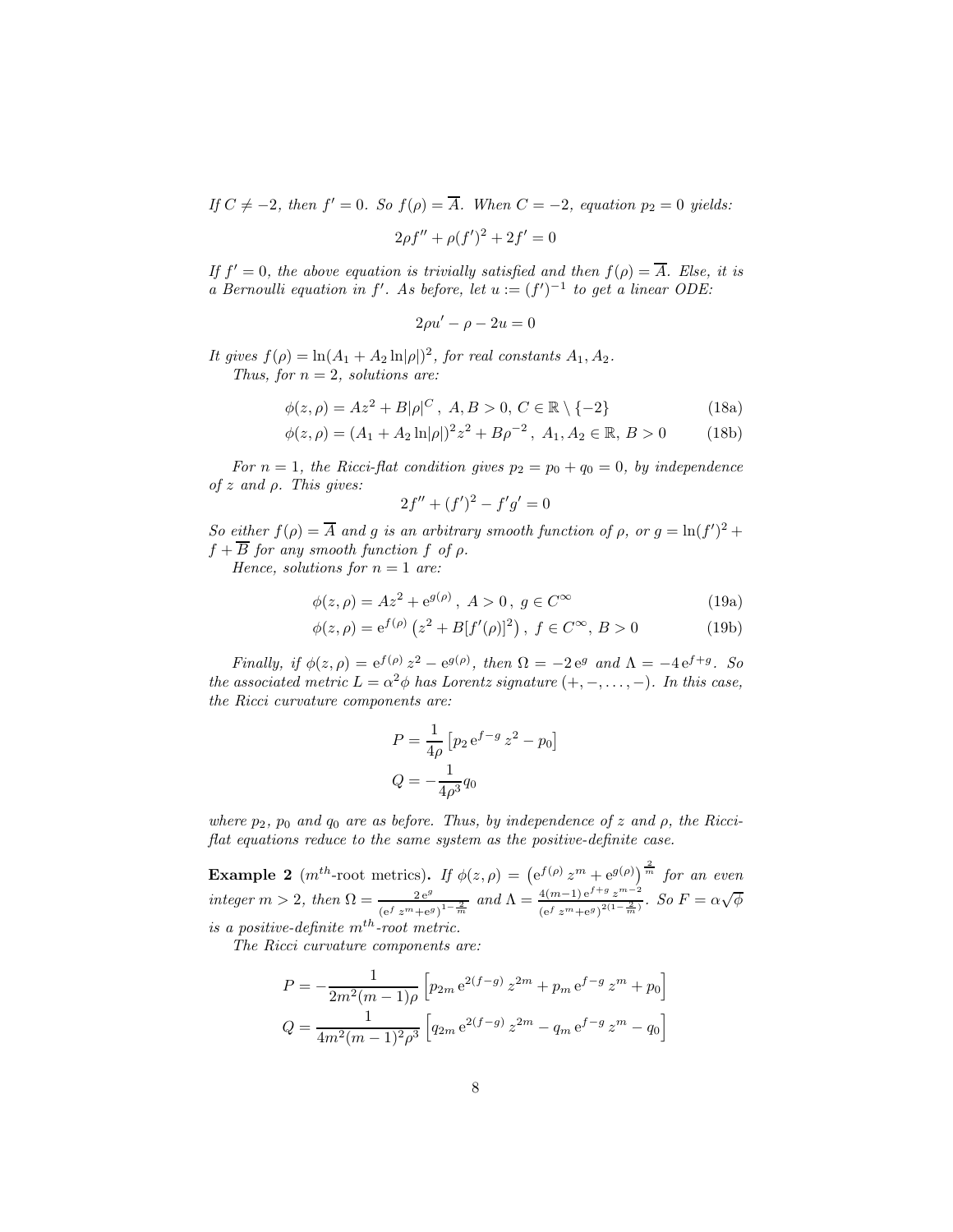where

$$
p_{2m} = (m-2)(m+n-2)\rho(f')^{2}
$$
  
\n
$$
p_{m} = 2m(m-1)\rho f'' + m(m-1)\rho(f')^{2} + (n-2)(3m-4)\rho f'g'
$$
  
\n
$$
+ m[(n-2)(3m-4) + 2(m-1)]f'
$$
  
\n
$$
p_{0} = 2m(m-1)\rho g'' + 2(m-1)(n-2)\rho(g')^{2} + m\rho f'g' + m^{2}f' + 2m(m-1)(2m-3)g'
$$

$$
q_{2m} = (m-2)[2m^2 + (n-2)(3m-2)]\rho(f')^2
$$
  
\n
$$
q_m = 2(m-2)[m(m-1)(n-2)\rho f'' - m(m+n-1)\rho(f')^2 + 2(n-2)(m-1)\rho f'g' + m(m-1)(n-2)f']
$$
  
\n
$$
q_0 = 2m^2(m-1)\rho f'' + 4m(m-1)^2(n-2)\rho g'' + m^2\rho(f')^2 - 4m(m-1)\rho f'g' - 4(m-1)^2(n-2)\rho(g')^2 - 2m^2(m-1)f' - 4m(m-1)^2(n-2)g'
$$

By independence of z and  $\rho$ , the Ricci-flat equations for  $n \geq 2$  are  $p_{2m} =$  $p_m = p_0 = q_{2m} = q_m = q_0 = 0$ . Since  $m > 2$ ,  $p_{2m} = q_{2m} = 0$  imply  $f' = 0$ , and equations  $p_m = q_m = 0$  are automatically satisfied. The remaining equations reduce to:

<span id="page-8-0"></span>
$$
m\rho g'' + (n-2)\rho (g')^2 + (2n-3)mg' = 0
$$
\n(20)

$$
(n-2)[mg'' - \rho(g')^2 - mg'] = 0
$$
\n(21)

<span id="page-8-1"></span>So  $f(\rho) = \overline{A}$  and  $g(\rho)$  must be determined from the above equations.

For  $n \geq 3$ , combine equations [\(20\)](#page-8-0) and [\(21\)](#page-8-1) to eliminate g''. This gives:

$$
g'(\rho g' + 2m) = 0
$$

If  $g' = 0$ , then  $g(\rho) = \overline{B}$ . Otherwise,  $\rho g' + 2m = 0$  and so  $g(\rho) = \ln(B\rho^{-2m})$ for some constant  $B > 0$ .

Therefore, when  $n \geq 3$ , solutions are:

$$
\phi(z,\rho) = (Az^m + B)^{\frac{2}{m}}, \ A, B > 0 \tag{22a}
$$

$$
\phi(z,\rho) = (Az^m + B\rho^{-2m})^{\frac{2}{m}}, \ A, B > 0 \tag{22b}
$$

For  $n = 2$ , [\(21\)](#page-8-1) is vacuous and [\(20\)](#page-8-0) gives a linear ODE:

$$
\rho g'' + g' = 0
$$

So  $g(\rho) = \ln(B|\rho|^C)$ , for constants  $B > 0$  and  $C \in \mathbb{R}$ . Hence, solutions for  $n = 2$  are:

$$
\phi(z,\rho) = (Az^m + B|\rho|^C)^{\frac{2}{m}}, \ A, B > 0, \ C \in \mathbb{R}
$$
 (23)

For  $n = 1$ , the Ricci-flat equations are  $2(m-1)p_{2m} - q_{2m} = 2(m-1)p_m +$  $q_m = p_0 + q_0 = 0$ , by independence of z and  $\rho$ . As before, since  $m > 2$ ,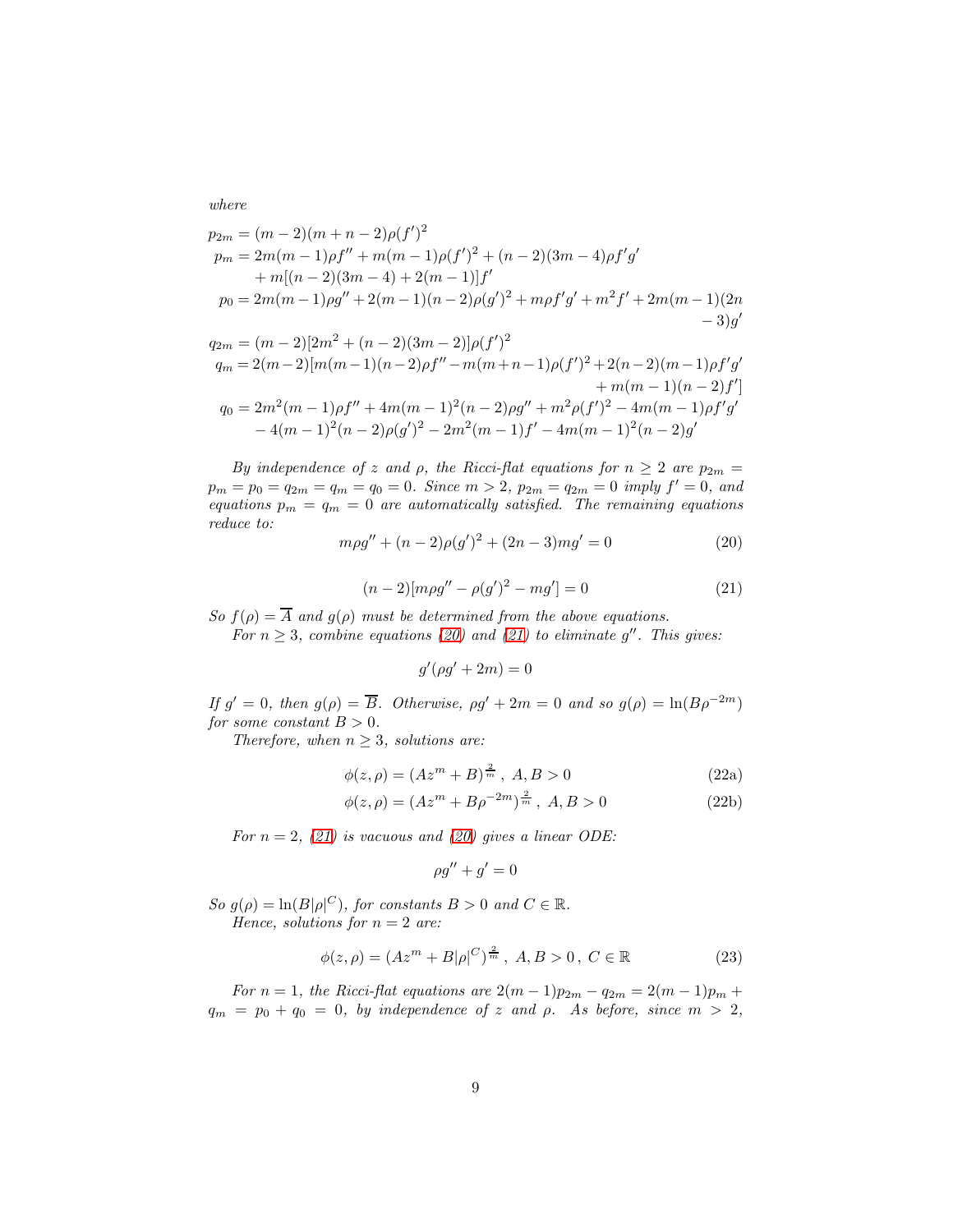$2(m-1)p_{2m} - q_{2m} = 0$  implies  $f' = 0$ , and equation  $2(m-1)p_m + q_m = 0$  is automatically satisfied. The remaining equation gives:

$$
m\rho g'' - \rho (g')^2 - mg' = 0
$$

If  $g' = 0$ , the above equation is trivially satisfied; then  $g(\rho) = \overline{B}$ . Otherwise, this is yet again a Bernoulli equation in g'. Let  $u := (g')^{-1}$  to obtain a linear ODE:

$$
m\rho u' + \rho + mu = 0
$$

Its solution gives  $g(\rho) = \ln(B|\rho^2 + C|^{-m})$  for constants  $B > 0$  and  $C \in \mathbb{R}$ . So, for  $n = 1$ , solution are:

$$
\phi(z,\rho) = (Az^m + B)^{\frac{2}{m}}, \ A, B > 0 \tag{24a}
$$

$$
\phi(z,\rho) = (Az^m + B|\rho^2 + C|^{-m})^{\frac{2}{m}}, \ A, B > 0, \ C \in \mathbb{R}
$$
 (24b)

For an odd integer  $m > 2$ , all formulas still hold, but the metric generated changes signature according to the sign of z, because it determines the sign of  $Λ.$  For  $m = 2$ ,  $φ$  simplifies to give a Riemannian metric; in this case, the non-trivial Ricci-flat equations are multiples of the previously found equations for Riemannian metrics.

Finally, taking  $\phi(z,\rho) = (e^{f(\rho)}z^m - e^{g(\rho)})^{\frac{2}{m}}$  for some integer  $m > 2$  with  $m \equiv 2 \pmod{4}$  gives a well-defined metric  $\tilde{L} = \alpha^2 \phi$  with Lorentz signature  $(+,-,\ldots,-),\ since\ \Omega=-\frac{2\,\mathrm{e}^g}{\left(\mathrm{e}^f\,z^m-\mathrm{e}^g\right)}$  $\frac{2e^g}{(e^f z^m - e^g)^{1-\frac{2}{m}}}$  and  $\Lambda = -\frac{4(m-1)e^{f+g} z^{m-2}}{(e^f z^m - e^g)^{2(1-\frac{2}{m})}}$  $\frac{4(m-1)e^{s/3}z}{(e^f z^m - e^g)^{2(1-\frac{2}{m})}}$ .

In this setting, the Ricci components are:

$$
P = -\frac{1}{2m^2(m-1)\rho} \left[ p_{2m} e^{2(f-g)} z^{2m} - p_2 e^{f-g} z^2 + p_0 \right]
$$
  

$$
Q = \frac{1}{4m^2(m-1)^2 \rho^3} \left[ q_{2m} e^{2(f-g)} z^{2m} + q_m e^{f-g} z^m - q_0 \right]
$$

where  $p_i$ ,  $q_i$  are as before. Thus, the Ricci-flat equations coincide with the positive-definite case.

With some thought, one might consider these equations for other values of m. When  $m > 2$  is divisible by 4, one may take  $L = \alpha^m \left( e^{f(\rho)} z^m - e^{g(\rho)} \right)$  to consider Finsler spacetimes in the sense of Pfeifer and Wohlfarth [\[12\]](#page-15-10). When  $m > 2$  is odd,  $F = \alpha \left(e^{f(\rho)} z^m - e^{g(\rho)}\right)^{\frac{1}{m}}$  already makes sense. However, in both cases, one needs to become concerned with the domain of z and  $\rho$  to ensure  $\Omega$ , Λ are defined and their sign give the appropriate signature.

**Example 3** (Randers metrics). Assume  $\phi(z, \rho) = (\sqrt{e^{f(\rho)} z^2 + e^{g(\rho)}} + \varepsilon e^{\frac{f(\rho)}{2}} z)^2$ with  $0 < |\varepsilon| < 1$ , so  $F = \alpha \sqrt{\phi}$  gives a positive-definite Randers metric.

$$
Indeed, \Omega = 2\left(\frac{\sqrt{e^f z^2 + e^g} + \varepsilon e^{\frac{f}{2}} z}{\sqrt{e^f z^2 + e^g}}\right) e^g \ and \ \Lambda = 4\left(\frac{\sqrt{e^f z^2 + e^g} + \varepsilon e^{\frac{f}{2}} z}{\sqrt{e^f z^2 + e^g}}\right)^3 e^{f+g}.
$$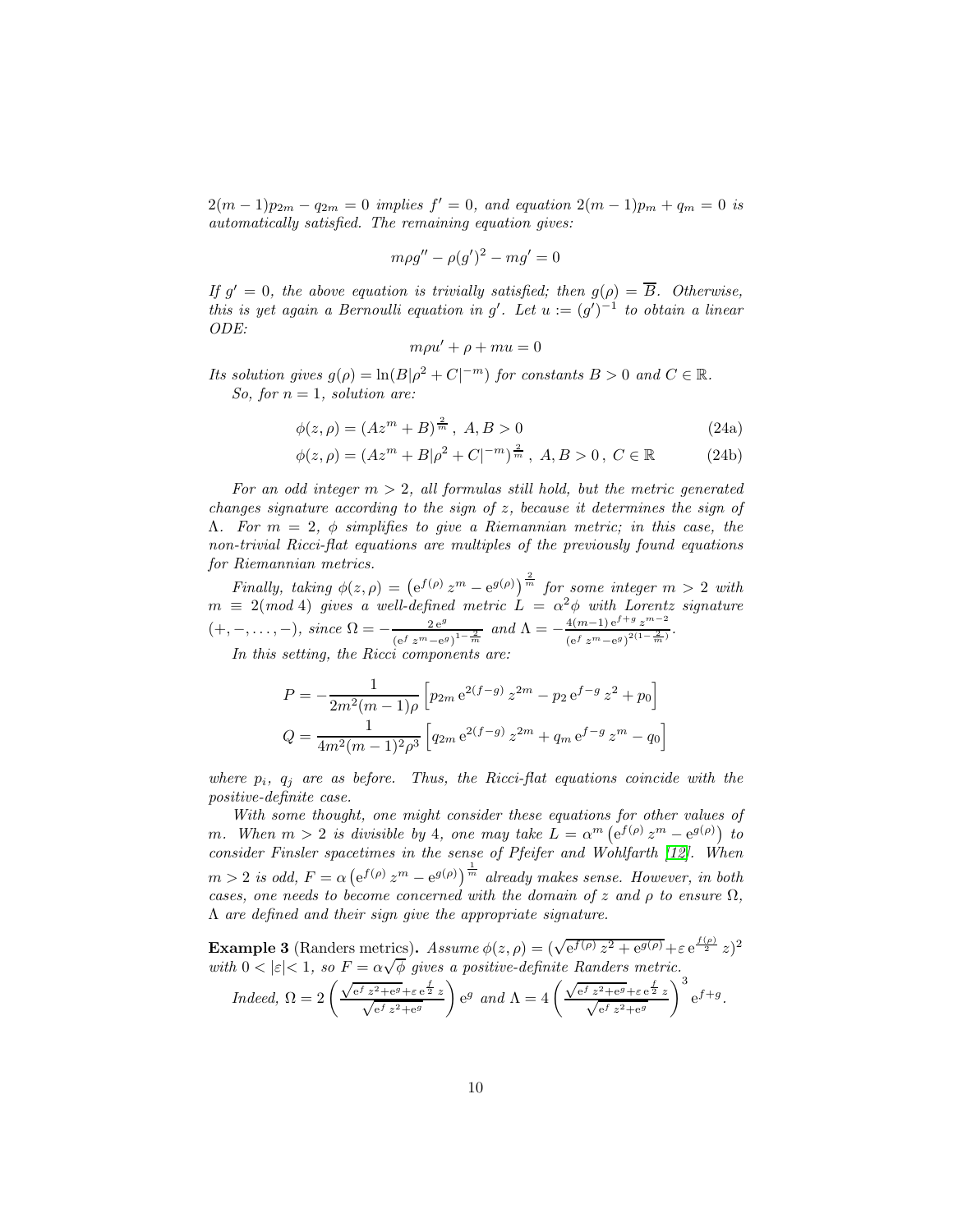The Ricci curvature components are:

$$
P = -\frac{1}{4\rho\sqrt{e^f z^2 + e^g}(\sqrt{e^f z^2 + e^g} + \varepsilon e^{\frac{f}{2}} z)} \left[ p_4 e^{2f - g} z^4 + 2\varepsilon p_3 e^{\frac{3f}{2} - g} \sqrt{e^f z^2 + e^g z^3} + p_2 e^f z^2 + \varepsilon p_1 e^{\frac{f}{2}} \sqrt{e^f z^2 + e^g} z + p_0 e^g \right]
$$
  

$$
Q = \frac{1}{4\rho^3 (e^f z^2 + e^g)^2 (\sqrt{e^f z^2 + e^g} + \varepsilon e^{\frac{f}{2}} z)^2} \left[ q_6 e^{3f} z^6 + 2\varepsilon q_5 e^{\frac{5f}{2}} \sqrt{e^f z^2 + e^g} z^5 + 2q_4 e^{2f + g} z^4 + 4\varepsilon q_3 e^{\frac{3f}{2} + g} \sqrt{e^f z^2 + e^g} z^3 + q_2 e^{f + 2g} z^2 + 2\varepsilon q_1 e^{\frac{f}{2} + 2g} \sqrt{e^f z^2 + e^g} z + q_0 e^{3g} \right]
$$

where  $p_i$ ,  $q_j$  are functions of  $\rho$ ,  $f$ ,  $g$  and its derivatives of order up to two. Particularly,

$$
p_4 = 2(\varepsilon^2 + 1)\rho f'' - ((n+1)\varepsilon^2 - 1)\rho(f')^2 + (n-2)(\varepsilon^2 + 1)\rho f'g' + 2(n-1)(\varepsilon^2 + 1)f'
$$
  
\n
$$
p_3 = 2\rho f'' - \frac{1}{4}((n+2)\varepsilon^2 + (n-2))\rho(f')^2 + (n-2)\rho f'g' + 2(n-1)f'
$$

For  $n \geq 2$ , the Ricci-flat equations reduce to  $p_i = q_j = 0$ , by independence of z and  $\rho$ . Taking  $p_4 - (\varepsilon^2 + 1)p_3 = 0$  reads

<span id="page-10-1"></span>
$$
\frac{(n+2)}{4}(\varepsilon^2 - 1)^2 \rho(f')^2 = 0.
$$

So  $f' = 0$ , and the remaining equations simplify to:

$$
2\rho g'' + (n-2)\rho (g')^2 + 2(2n-3)g' = 0
$$
\n(25)

$$
(n-2)[2\rho g'' - \rho (g')^2 - 2g'] = 0
$$
\n(26)

<span id="page-10-2"></span>Hence,  $f(\rho) = \overline{A}$  and  $g(\rho)$  must be determined from the above equations.

When  $n \geq 3$ , one may combine equations [\(25\)](#page-10-1) and [\(26\)](#page-10-2) to eliminate g'', obtaining:

$$
(n-1)(\rho g' + 4)g' = 0
$$

If  $g' = 0$ , then  $g(\rho) = \overline{B}$ . Otherwise,  $\rho g' + 4 = 0$  and so  $g(\rho) = \ln(B\rho^{-4})$  for some constant  $B > 0$ .

Thus, solutions for  $n \geq 3$  are:

$$
\phi(z,\rho) = (\sqrt{Az^2 + B} + \varepsilon\sqrt{A}z)^2, \quad A, B > 0, \quad 0 < |\varepsilon| < 1 \tag{27a}
$$

$$
\phi(z,\rho) = (\sqrt{Az^2 + B\rho^{-4}} + \varepsilon\sqrt{A}z)^2, \ A, B > 0, \ 0 < |\varepsilon| < 1, \ C \in \mathbb{R}
$$
 (27b)

For  $n = 2$ , [\(26\)](#page-10-2) is vacuous and [\(25\)](#page-10-1) becomes a linear ODE:

<span id="page-10-0"></span>
$$
\rho g'' + g' = 0
$$

So  $g(\rho) = \ln(B|\rho|^C)$ , for constants  $B > 0$  and  $C \in \mathbb{R}$ .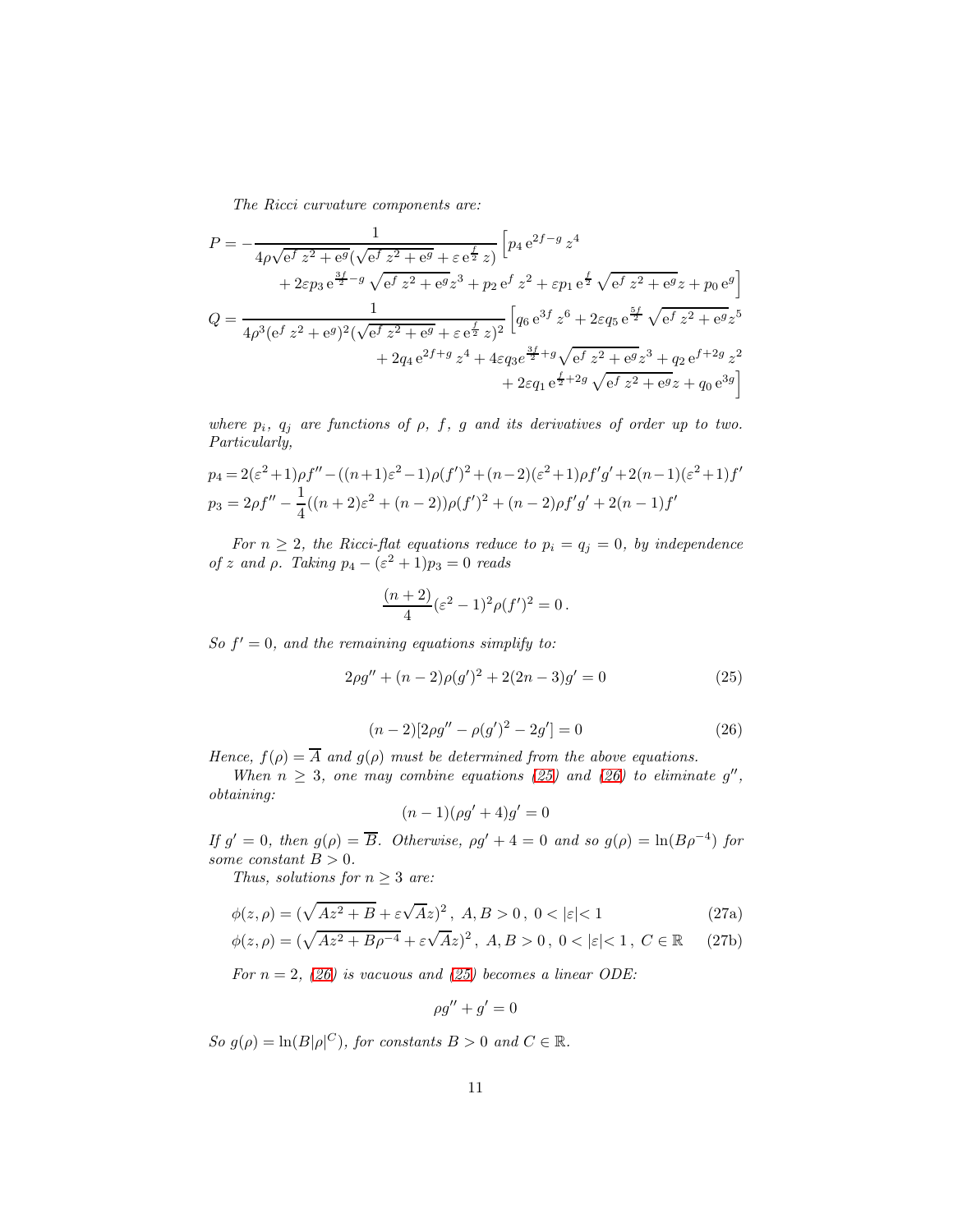Hence, when  $n = 2$ , solutions are:

$$
\phi(z,\rho) = \left(\sqrt{Az^2 + B|\rho|^C} + \varepsilon\sqrt{Az}\right)^2, \ A, B > 0, \ C \in \mathbb{R}, \ 0 < |\varepsilon| < 1 \tag{28}
$$

Finally, for  $n = 1$ , the Ricci-flat condition once again implies  $f' = 0$ , although the computation is lengthier and will be omitted. All remaining equations are automatically satisfied.

Therefore, for  $n = 1$ , solutions are:

$$
\phi(z,\rho) = \left(\sqrt{Az^2 + e^{g(\rho)}} + \varepsilon \sqrt{A}z\right)^2, \ A > 0, \ g \in C^\infty, \ 0 < |\varepsilon| < 1 \tag{29}
$$

Clearly, one may rewrite solutions as  $\phi(z,\rho) = \left(\sqrt{Az^2 + e^{g(\rho)}} + Dz\right)^2$  for any constant D satisfying  $D^2A^{-1} < 1$ . More generally, it is possible to look for solutions in the form  $\phi(z,\rho) = \left(\sqrt{e^{f(\rho)} z^2 + e^{g(\rho)}} \pm h(\rho)z\right)^2$  with  $h^2(\rho) < e^{f(\rho)}$ , but the calculations quickly become cumbersome. In either case, it is uncertain how to consider Lorentz signature (if possible).

### 4 Discussion

The Hessian of the Ricci curvature

$$
\operatorname{Ric}_{AB} = \frac{1}{2} \left[ \operatorname{Ric} \right]_{y^A y^B}
$$

was the first notion for Ricci curvature tensor of Finsler metrics introduced by Akbar-Zadeh in 1988. Evidently,  $Ric_{AB} = 0$  if and only if  $Ric = 0$ , and they imply the vanishing of the scalar curvature  $R = g^{AB}$  Ric<sub>AB</sub>. By defining the modified Einstein tensor

$$
G_{AB} = \text{Ric}_{AB} - \frac{1}{2}g_{AB}R
$$

in [\[11\]](#page-15-8), Li an Chang established the equivalence between the vacuum field equation for Finsler spacetime and the vanishing of the Ricci curvature. However, the notion of Ricci curvature tensor for Finsler metrics is not unique. If  $R_{B\ CD}^{\ A}$ is the Riemann curvature tensor for Finsler metrics introduced by Berwald in 1926, then

$$
\widetilde{\text{Ric}}_{AB} = \frac{1}{2} \left( R_{A \ CB}^{C} + R_{B \ CA}^{C} \right)
$$

is another notion of Ricci curvature tensor introduced by Li and S. in [\[10\]](#page-15-11). Moreover, these Ricci tensors differ by a non-Riemannian quantity; namely,

$$
\widetilde{\text{Ric}}_{AB} - \text{Ric}_{AB} = H_{AB} = \frac{1}{2} \left( [\chi_B]_{y^A} + [\chi_A]_{y^B} \right) ,
$$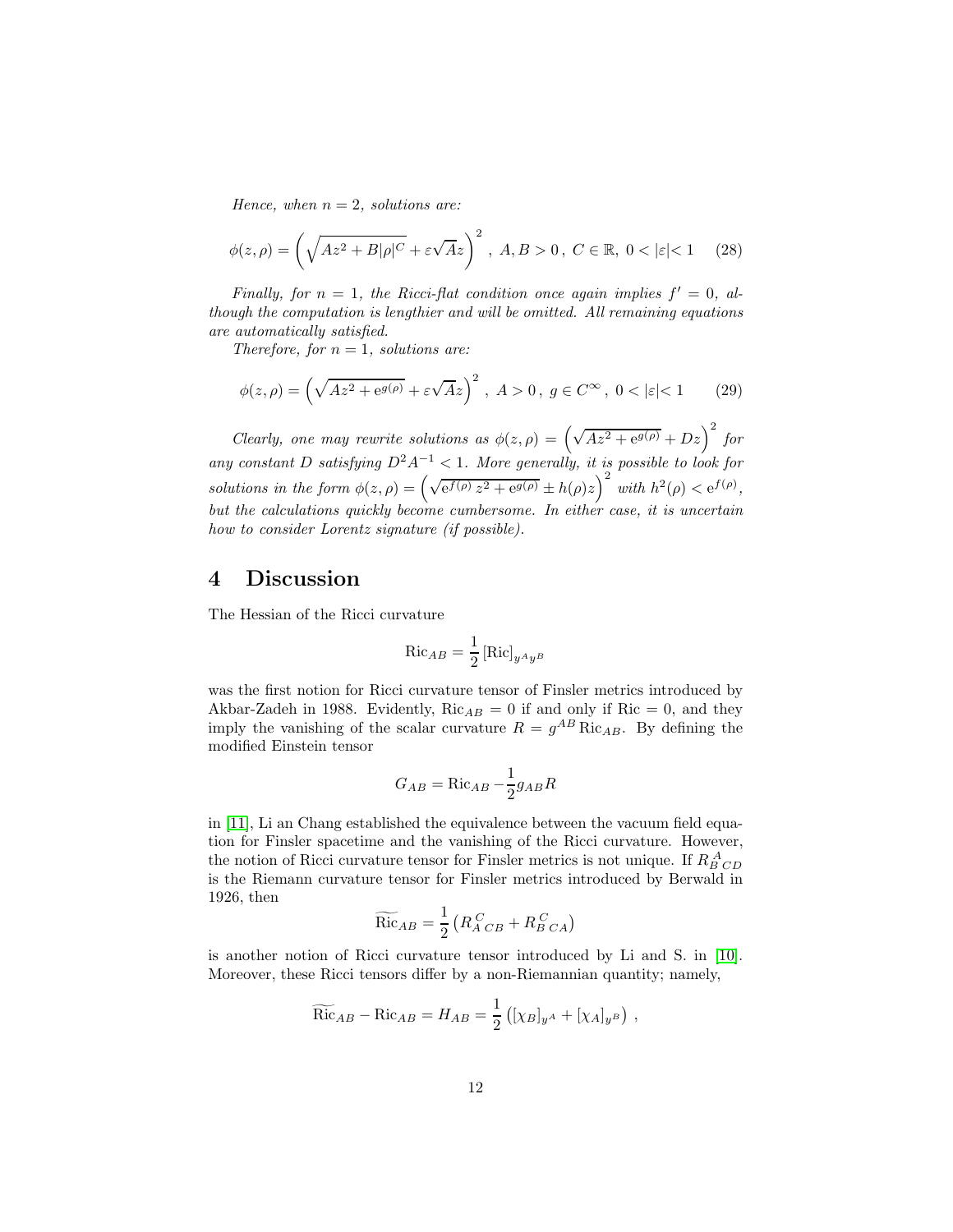where the  $\chi$ -curvature tensor is given by

$$
\chi_A = \frac{1}{2} \left[ \Pi_{x^By^A} y^B - \Pi_{x^A} - 2\Pi_{y^Ay^B} G^B \right]
$$

with  $\Pi = \frac{\partial G^C}{\partial y^C}$ . So  $\widetilde{Ric}_{AB} = 0$  if and only if  $Ric_{AB} = 0$  and  $H_{AB} = 0$ ; in words, the vanishing of  $Ric_{AB}$  is a stronger condition than the vanishing of  $Ric_{AB}$ . In particular, if Ric = 0 and  $\chi_A = 0$ , then Ric<sub>AB</sub> = 0.

For the proposed metrics  $F = \alpha \sqrt{\phi(z,\rho)}$ , we have  $\Pi = \Psi(x^m y^m)$ , where

$$
\Psi := U_z + (n+2)V + (n-1)W, \tag{30}
$$

and the  $\chi$ -curvature is

$$
\chi_0 = \left[\frac{1}{2\rho}\Psi_{z\rho} - U\Psi_{zz} - W\Psi_z\right] \frac{(x^m y^m)^2}{\alpha} + \frac{1}{2}(2\rho^2 W + 1)\Psi_z \alpha \qquad (31a)
$$

$$
\chi_i = \left[ zU\Psi_{zz} - \frac{z}{2\rho}\Psi_{z\rho} + (U + 2zW)\Psi_z \right] \frac{(x^m y^m)^2}{\alpha^2} y^i
$$
  

$$
- \frac{z}{2}(2\rho^2 W + 1)\Psi_z y^i - (U + zW)\Psi_z (x^m y^m) x^i
$$
 (31b)

Clearly,  $\Psi_z = 0$  is a sufficient condition for the vanishing of the *χ*-curvature. By direct verification, all solutions in previous section satisfy  $\Psi_z = 0$ . Thus, they are strongly Ricci-flat metrics:  $Ric_{AB} = Ric_{AB} = 0$ .

In addition to the examples presented here, it seems to be feasible (although lengthy) to construct other types of (strongly) Ricci-flat metrics in the proposed form; particularly, one may look for series expansions. The same type of construction also seems to work well for Ricci-isotropic metrics,  $Ric =$  $[(n+1)-1]k(x)F^2$ . At the very least the PDE characterization is similar to describe; namely, for  $n \geq 2$ ,  $F = \alpha \sqrt{\phi(z,\rho)}$  is Ricci isotropic if and only if  $P = n k \phi$  and  $Q = 0$ . It might be wise, however, to spend such efforts with a wider class of warped product Finsler metrics, which may allow for global solutions on  $\mathbb{R} \times M$ ; for instance, a class of Finsler metrics defined by

$$
F = \alpha \sqrt{\phi(z, \overline{x})},\tag{32}
$$

for  $\alpha$  any Riemannian metric on M, z as before and  $\phi$  some appropriate function on  $\mathbb{R} \times M$ .

### A Derivatives

Derivatives of  $F^2$ : -

$$
[F^2]_{y^0} = \alpha \phi_z
$$

$$
[F^2]_{y^i} = \Omega y^i
$$

$$
[F^2]_{x^0} = 0
$$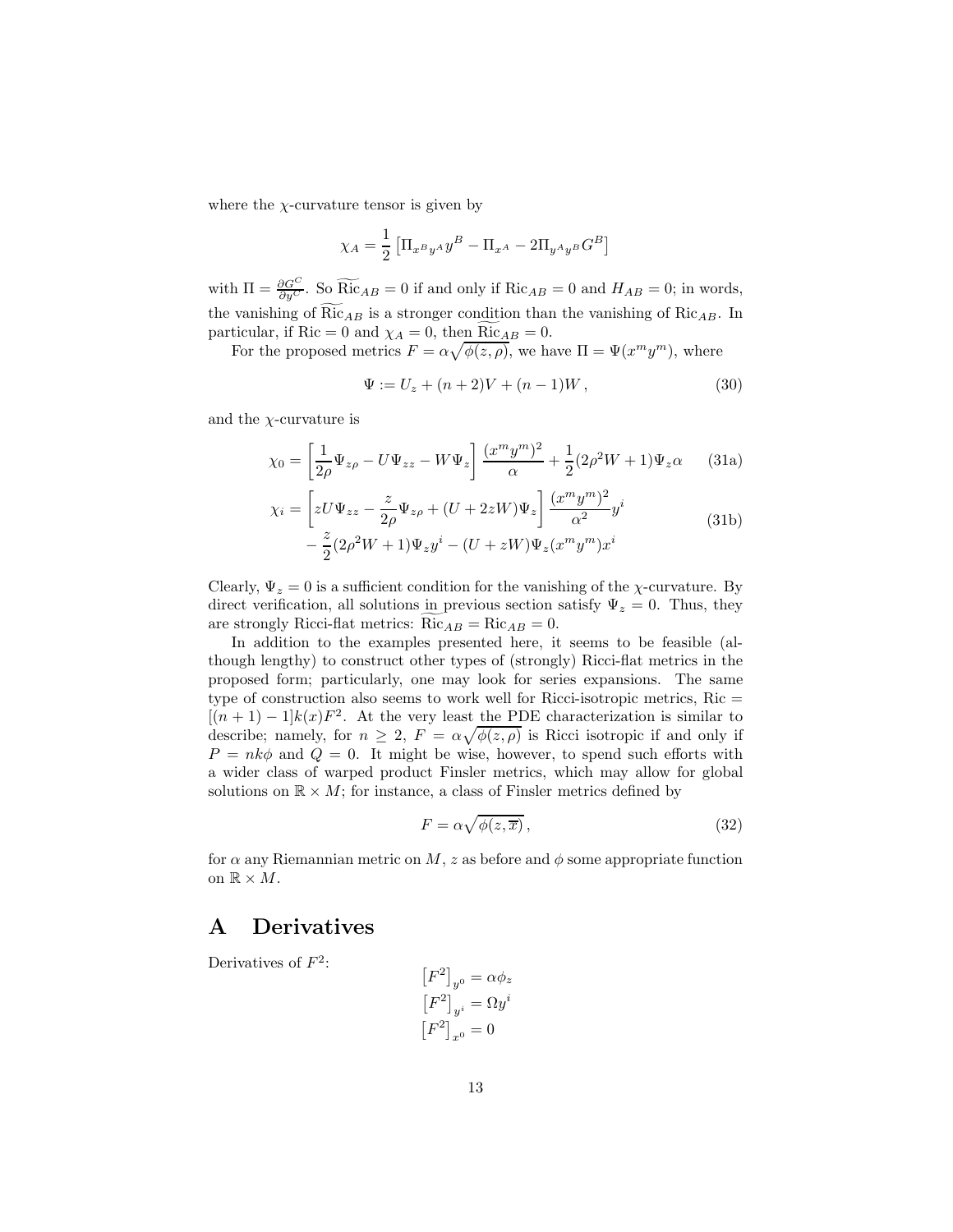$$
\begin{aligned}\n\left[F^2\right]_{x^i} &= \frac{1}{\rho} \phi_\rho \alpha^2 x^i \\
\left[F^2\right]_{y^A x^0} &= 0 \\
\left[F^2\right]_{y^0 x^i} &= \frac{1}{\rho} \phi_{z\rho} \alpha x^i \\
\left[F^2\right]_{y^i x^j} &= \frac{1}{\rho} \Omega_\rho x^j y^i\n\end{aligned}
$$

Derivatives of  $G^A$ :

$$
[G^{A}]_{x^{0}} = 0
$$
  
\n
$$
[G^{0}]_{x^{i}} = \frac{1}{\rho}(U_{\rho} + zV_{\rho})x^{i}(x^{m}y^{m})\alpha + (U + zV)y^{i}\alpha
$$
  
\n
$$
[G^{j}]_{x^{i}} = \frac{1}{\rho}(V_{\rho} + W_{\rho})x^{i}y^{i}(x^{m}y^{m}) + (V + W)y^{i}y^{j} - \frac{1}{\rho}W_{\rho}x^{i}x^{j}\alpha^{2} - W\delta_{i}^{j}\alpha^{2}
$$
  
\n
$$
[G^{0}]_{y^{0}} = (U_{z} + V + zV_{z})(x^{m}y^{m})
$$
  
\n
$$
[G^{j}]_{y^{0}} = (V_{z} + W_{z})(x^{m}y^{m})\frac{y^{j}}{\alpha} - W_{z}x^{j}\alpha
$$
  
\n
$$
[G^{0}]_{y^{i}} = (U - zU_{z} - z^{2}V_{z})(x^{m}y^{m})\frac{y^{i}}{\alpha} + (U + zV)x^{i}\alpha
$$
  
\n
$$
[G^{j}]_{y^{i}} = (V + W)(x^{m}y^{m})\delta_{i}^{j} - z(V_{z} + W_{z})(x^{m}y^{m})\frac{y^{i}y^{j}}{\alpha^{2}}
$$
  
\n
$$
+ (V + W)x^{i}y^{j} + (zW_{z} - 2W)x^{j}y^{i}
$$
  
\n
$$
[G^{0}]_{x^{i}y^{0}} = \frac{1}{\rho}(U_{z\rho} + V_{\rho} + zV_{z\rho})(x^{m}y^{m})x^{i} + (U_{z} + V + zV_{z})y^{i}
$$
  
\n
$$
[G^{0}]_{x^{i}y^{0}} = \frac{1}{\rho}(V_{z\rho} + W_{z\rho})(x^{m}y^{m})\frac{x^{i}y^{j}}{\alpha} + (V_{z} + W_{z})\frac{y^{i}y^{j}}{\alpha} - \frac{1}{\rho}W_{z\rho}x^{i}x^{j}\alpha - W_{z}\delta_{i}^{j}\alpha
$$
  
\n
$$
[G^{0}]_{x^{i}y^{j}} = (U + zV)\delta_{j}^{i}\alpha + (U - zU_{z} - z^{2}V_{z
$$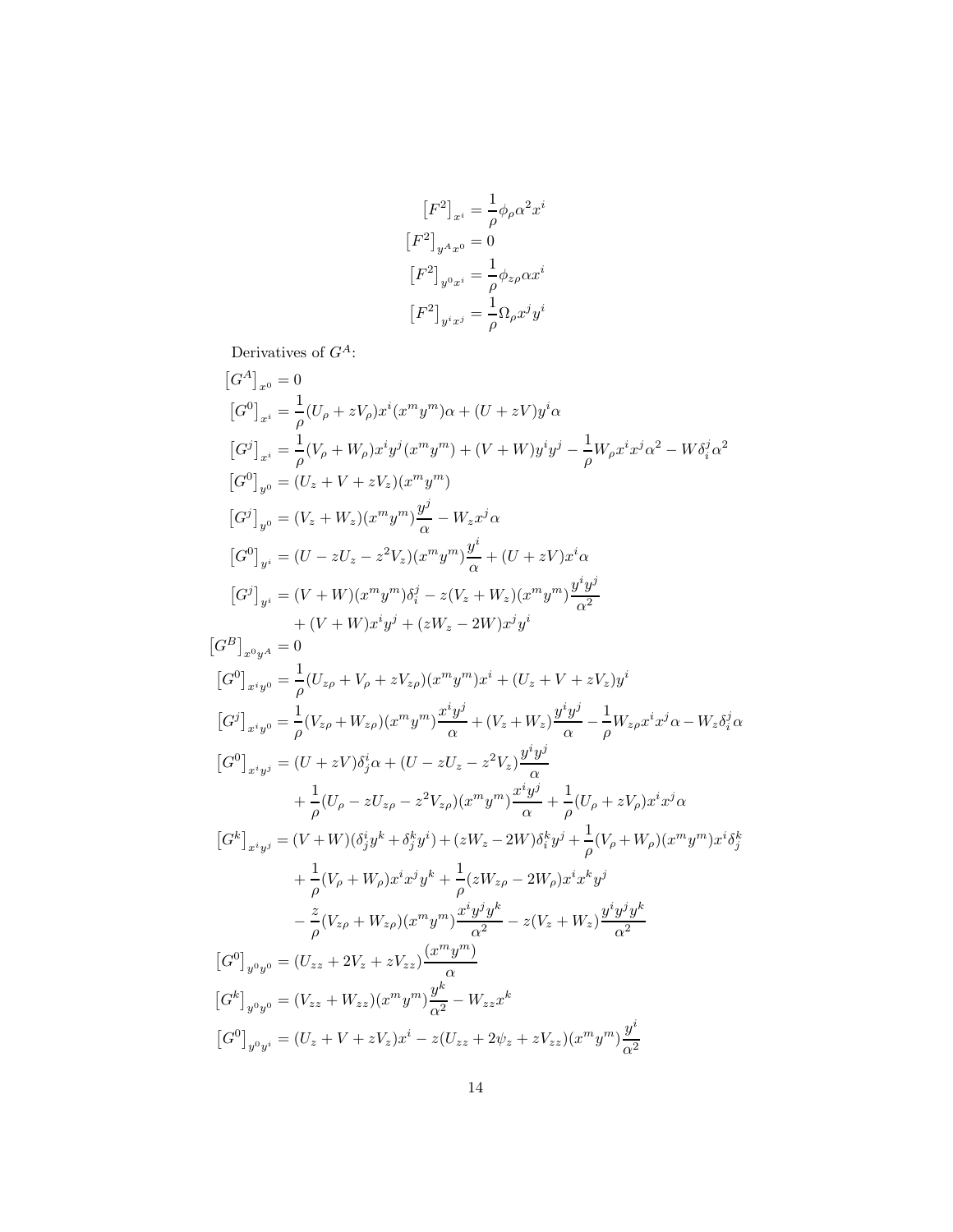$$
[G^{k}]_{y^{0}y^{i}} = (V_{z} + W_{z}) \frac{(x^{m}y^{m})}{\alpha} \delta_{i}^{k} + (V_{z} + W_{z}) \frac{x^{i}y^{k}}{\alpha} + (zW_{zz} - W_{z}) \frac{x^{k}y^{i}}{\alpha}
$$
  
\n
$$
- (V_{z} + zV_{zz} + W_{z} + zW_{zz}) \frac{(x^{m}y^{m})}{\alpha} \frac{y^{i}y^{k}}{\alpha^{2}}
$$
  
\n
$$
[G^{0}]_{y^{i}y^{j}} = (U - zU_{z} - z^{2}V_{z}) \frac{(x^{m}y^{m})}{\alpha} \delta_{j}^{i} + (U - zU_{z} - z^{2}V_{z}) \left[ \frac{x^{i}y^{j}}{\alpha} + \frac{x^{j}y^{i}}{\alpha} \right]
$$
  
\n
$$
+ (-U + zU_{z} + z^{2}U_{zz} + 3z^{2}V_{z} + z^{3}V_{zz}) \frac{(x^{m}y^{m})}{\alpha} \frac{y^{i}y^{j}}{\alpha^{2}}
$$
  
\n
$$
[G^{k}]_{y^{i}y^{j}} = z(3(V_{z} + W_{z}) + z(V_{zz} + W_{zz})) (x^{m}y^{m}) \frac{y^{i}y^{j}y^{k}}{\alpha^{4}}
$$
  
\n
$$
- z(V_{z} + W_{z}) \left[ \frac{x^{i}y^{j}y^{k}}{\alpha^{2}} + \frac{x^{j}y^{i}y^{k}}{\alpha^{2}} \right] - z(zW_{zz} - W_{z}) \frac{x^{k}y^{i}y^{j}}{\alpha^{2}}
$$
  
\n
$$
+ (V + W)(x^{i}\delta_{k}^{j} + x^{j}\delta_{i}^{k}) + (zW_{z} - 2W)x^{k}\delta_{j}^{i}
$$
  
\n
$$
- z(V_{z} + W_{z})(x^{m}y^{m}) \left[ \frac{\delta_{i}^{j}y^{k}}{\alpha^{2}} + \frac{y^{i}\delta_{k}^{j}}{\alpha^{2}} + \frac{\delta_{i}^{k}y^{j}}{\alpha^{2}} \right]
$$

Derivatives of Π:

$$
\Pi_{x^{0}} = 0
$$
\n
$$
\Pi_{x^{i}} = \Psi y^{i} + \frac{1}{\rho} \Psi_{\rho} (x^{m} y^{m}) x^{i}
$$
\n
$$
\Pi_{y^{0}} = \Psi_{z} \frac{(x^{m} y^{m})}{\alpha}
$$
\n
$$
\Pi_{y^{j}} = -z \Psi_{z} \frac{(x^{m} y^{m})}{\alpha} \frac{y^{j}}{\alpha} + \Psi x^{j}
$$
\n
$$
\Pi_{x^{0} y^{A}} = 0
$$
\n
$$
\Pi_{x^{i} y^{0}} = \Psi_{z} \frac{y^{i}}{\alpha} + \frac{1}{\rho} \Psi_{z\rho} \frac{(x^{m} y^{m})}{\alpha} x^{i}
$$
\n
$$
\Pi_{x^{i} y^{j}} = \Psi \delta_{i}^{j} - z \Psi_{z} \frac{y^{i} y^{j}}{\alpha^{2}} - \frac{z}{\rho} \Psi_{z\rho} \frac{(x^{m} y^{m})}{\alpha} x^{i} \frac{y^{j}}{\alpha} + \frac{1}{\rho} \Psi_{\rho} x^{i} x^{j}
$$
\n
$$
\Pi_{y^{0} y^{0}} = \Psi_{zz} \frac{(x^{m} y^{m})}{\alpha^{2}}
$$
\n
$$
\Pi_{y^{0} y^{j}} = \Psi_{z} \frac{x^{j}}{\alpha} - (\Psi_{z} + z \Psi_{zz}) \frac{(x^{m} y^{m})}{\alpha^{2}} \frac{y^{j}}{\alpha}
$$
\n
$$
\Pi_{y^{i} y^{j}} = -z \Psi_{z} \left[ \frac{(x^{m} y^{m})}{\alpha^{2}} \delta_{i}^{j} + \frac{x^{i} y^{j}}{\alpha^{2}} + \frac{x^{j} y^{i}}{\alpha^{2}} \right] + z (3 \Psi_{z} + z \Psi_{zz}) \frac{(x^{m} y^{m})}{\alpha^{2}} \frac{y^{i} y^{j}}{\alpha^{2}}
$$

# Acknowledgement

This project is supported in part by NNSFC (No. 11671352) and CNPq (No.  $217974/2014-7$ ).